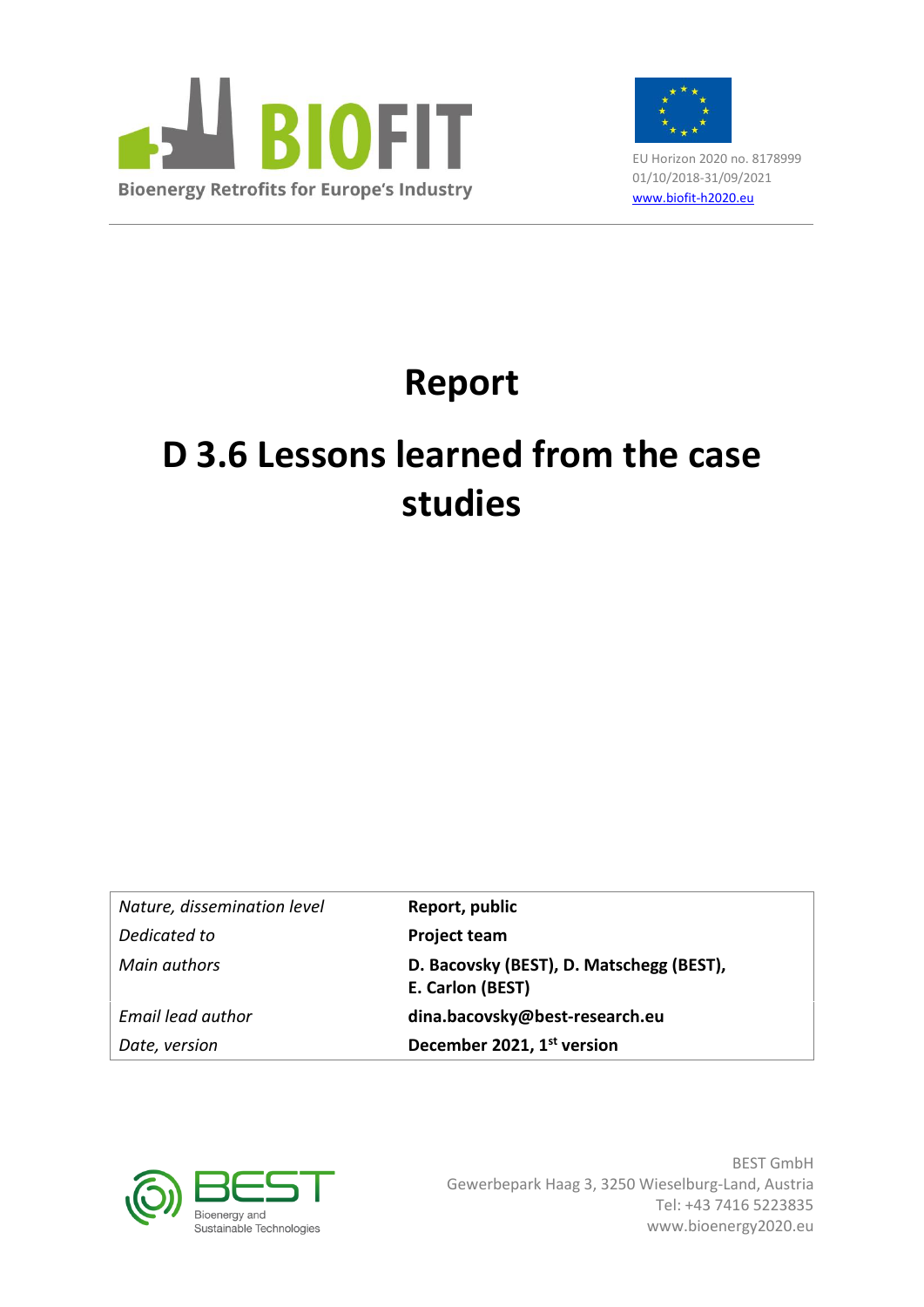

# **Table of contents**

| $\mathbf{1}$   |                                                                              |  |
|----------------|------------------------------------------------------------------------------|--|
| $\overline{2}$ |                                                                              |  |
| 3              |                                                                              |  |
| 3.1            | Case Study 1: Biocarburantes de Castilla y Leon (1G biofuels) 5              |  |
| 3.2            |                                                                              |  |
| 3.3            |                                                                              |  |
| 3.4            |                                                                              |  |
| 3.5            |                                                                              |  |
| 3.6            |                                                                              |  |
| 3.7            | Case study 7 and 9: EPBiH in Tuzla and Kakanj (fossil firing power, CHP)  12 |  |
| 3.8            |                                                                              |  |
| 3.9            |                                                                              |  |
| 4              | Summary of lessons learned from all case studies17                           |  |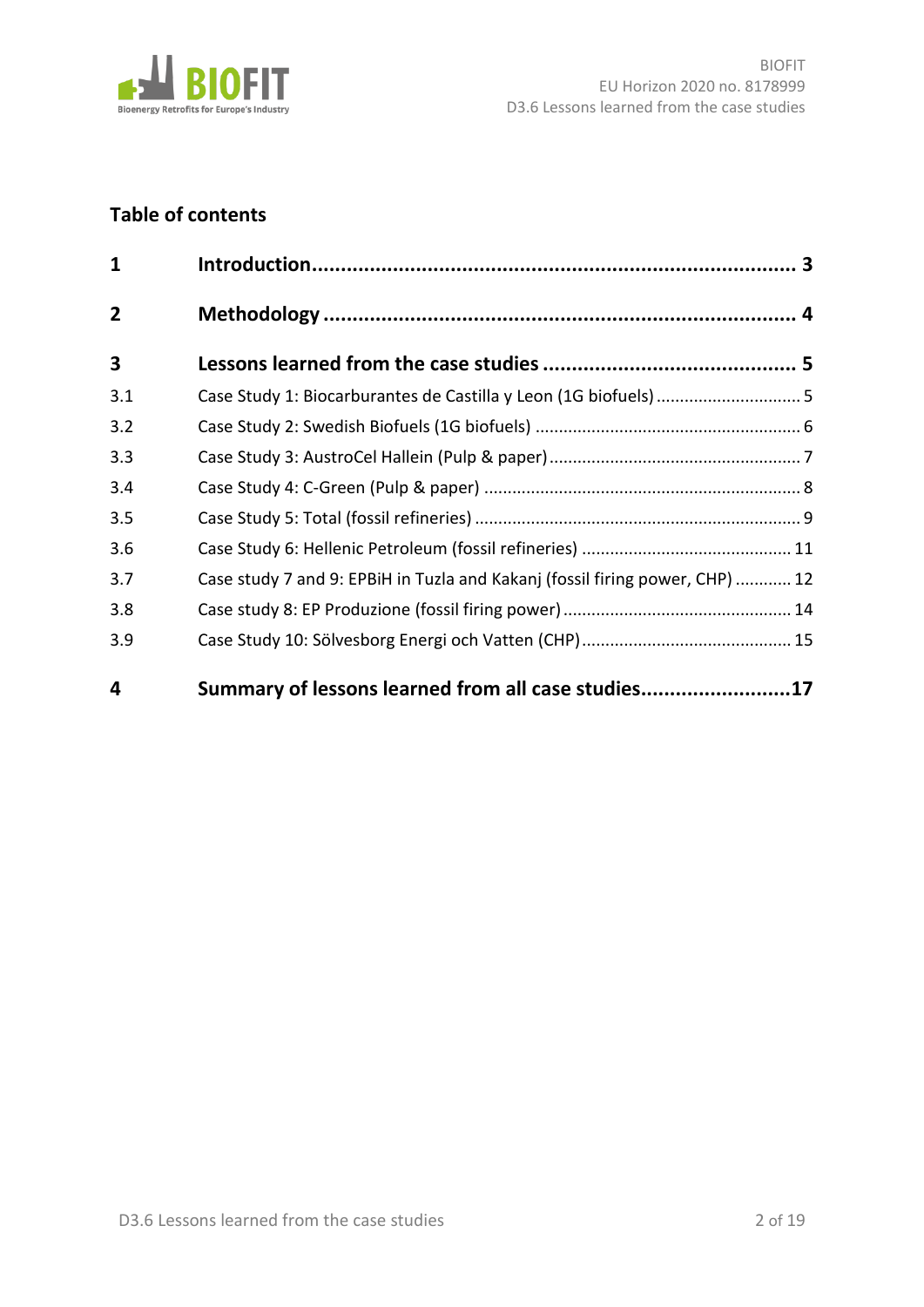

# <span id="page-2-0"></span>**1 Introduction**

This report presents the lessons learned from the case studies. For each case study, lessons learned and barriers identified have been discussed in a final meeting. The main topics of discussion were the technological challenges, operation of the supply chain, cost and environmental assessment, as well as market penetration benefits.

For each case study, a baseline scenario, a retrofit scenario and an alternative greenfield scenario were defined. The baseline scenario describes the current situation, whereas the retrofit scenario describes the suggested retrofit. For comparison of economic and ecological parameters also a fictional alternative greenfield scenario was defined. It shows whether a retrofit has economic or ecologic advantages compared to a greenfield scenario.

Each case study was discussed in a team consisting of:

- The Case Study Team Leader
- The Case Study Company
- BTG, who carried out all techno-economic assessments
- BEST, who carried out all market and supply chain assessments
- CERTH, who carried out all sustainability assessments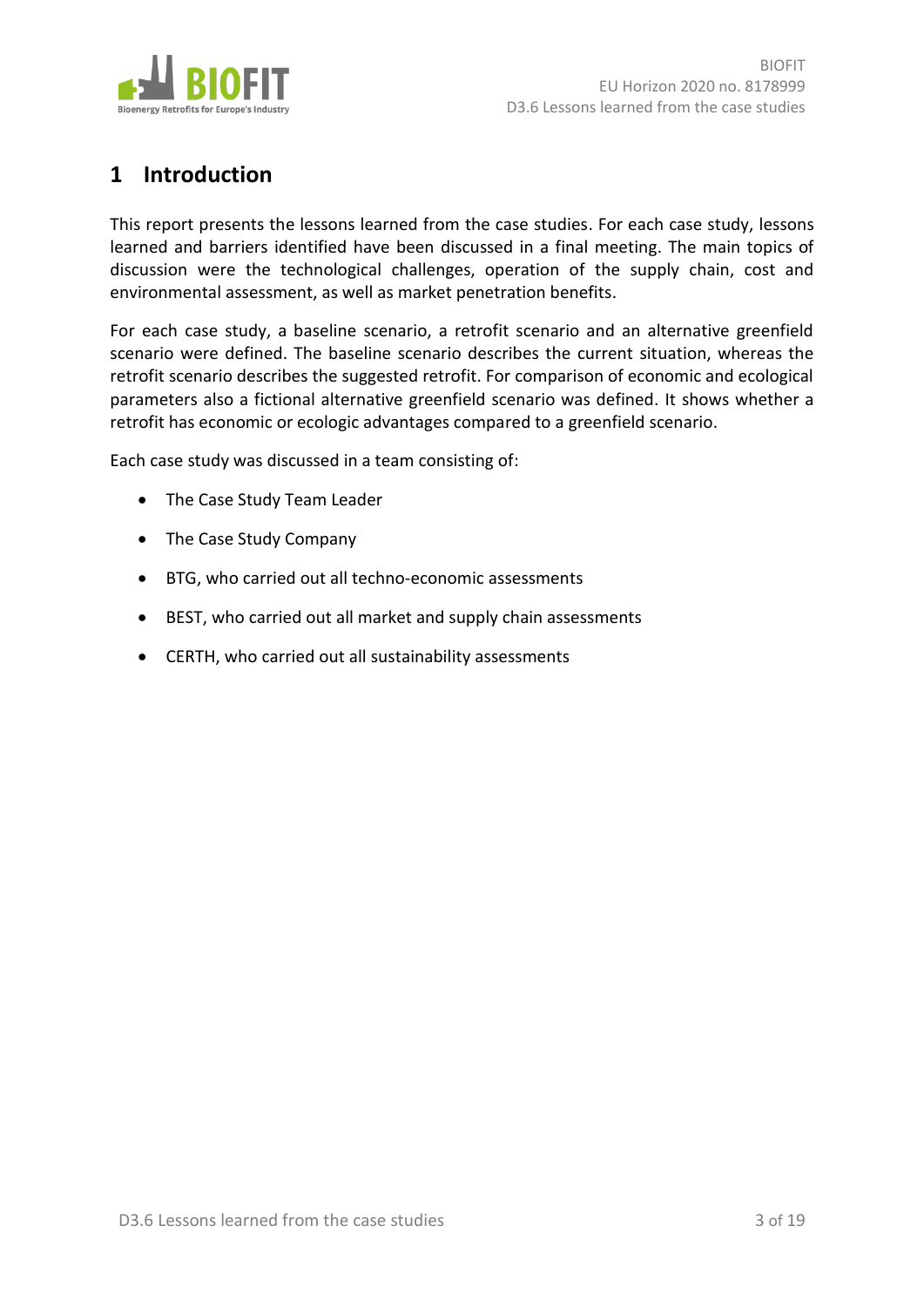

# <span id="page-3-0"></span>**2 Methodology**

During the final meetings, partners were asked to provide input based on the following questions:

- Which challenges did we encounter?
- What did we find difficult?
- Which key aspects did we identify?
- What has surprised us?

These questions may be applicable to different topics and different phases of the work in the case study team:

- Technological challenges analysed in the case study
- Operation of the supply chain
- Cost assessment
- Environmental assessment
- Market penetration benefits
- Risk assessment
- Overall results of the case study
- Communication within the case study team

A summary of the outcomes for each case study is provided in the next chapters.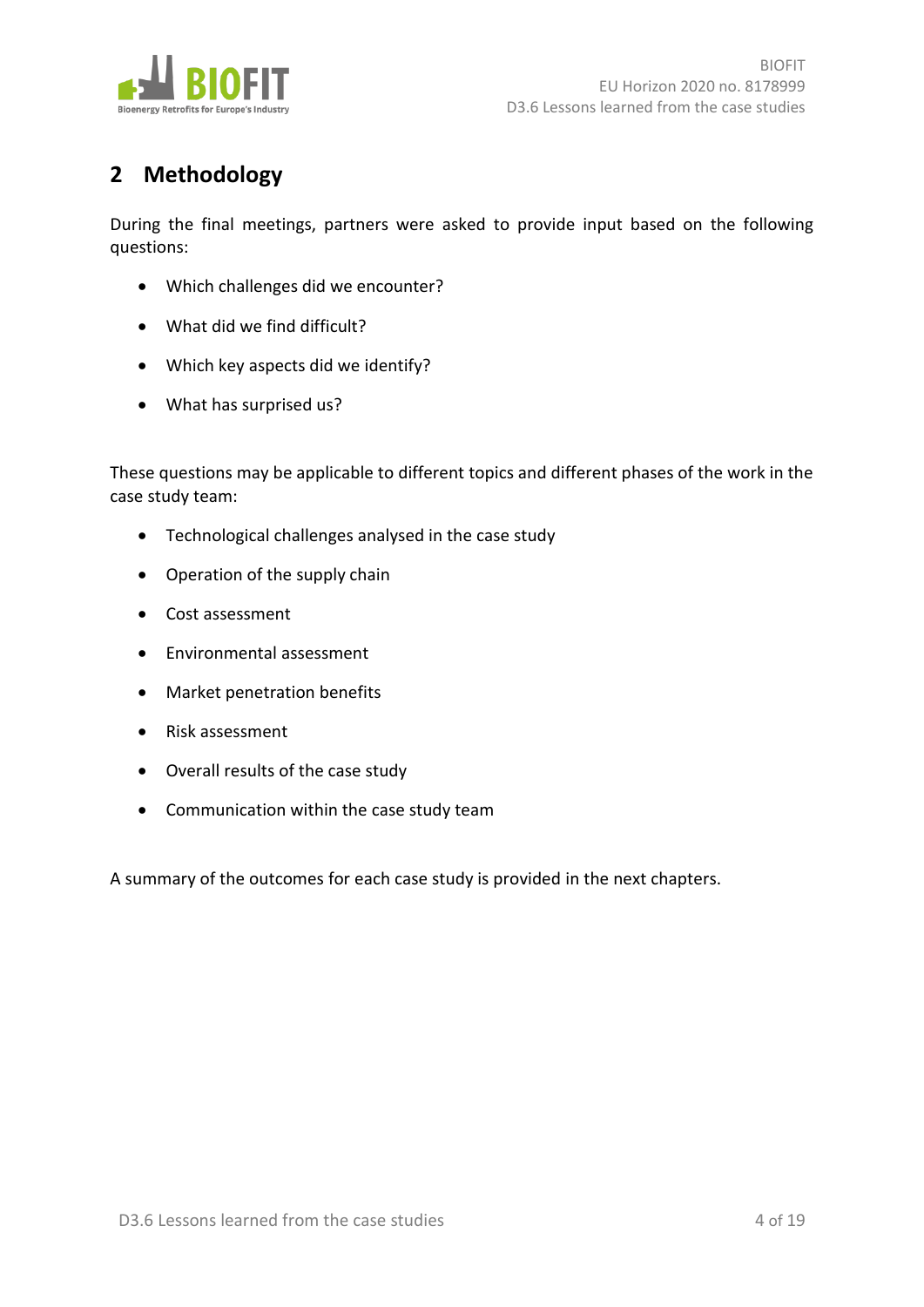

# <span id="page-4-0"></span>**3 Lessons learned from the case studies**

### <span id="page-4-1"></span>**3.1 Case Study 1: Biocarburantes de Castilla y Leon (1G biofuels)**

For the facility in Babilafuente, two retrofitting case studies were investigated in order to incorporate the production of advanced biofuels into the existing cereal-based firstgeneration ethanol production facility

- Scenario 1 aims to produce 11,000 liters/year of advanced bioethanol using sustainable feedstocks listed in the Renewable Energy Directive (RED II, Part A of Annex IX) and other waste streams from different industrial processes
- Scenario 2 involves retrofitting the existing first-generation process to additionally produce 19,000 million litres/year of advanced ethanol from corn stover, thereby designing an integrated facility that produces both first-generation and advanced ethanol.

The Case study team leader was surprised by the lack of policy support, which is essential for this kind of retrofit.

The Case study company is aware of the increasing interest to process waste streams for advanced bioethanol production, according to RED II (Part A of Annex IX). However not all waste streams are technically suitable for bioethanol production, therefore it is expected that suitable residues will get more expensive due to the increasing demand. A surprising outcome for the case study company was that the production of advanced bioethanol has higher GHG emissions compared to first-generation bioethanol, because of the increased energy demand of the steam boilers, fuelled with natural gas. Renewable steam generation would reduce GHG emissions substantially. A new facility would be planned with renewable steam generation, but it is challenging to exchange an existing one.

The Techno-economic assessment showed that the impact of the by-product DDGS (Dried Distillers Grains with Solubles), which is a significant part of the economic balance, was underestimated. It was surprising that Scenario 1 is not economically feasible if the advanced ethanol (double counting) selling price is lower than 750 €/m<sup>3</sup>. It is important to highlight that currently the selling price of advanced ethanol (Double Counting) is continuously increasing and has even reached 1200 euros/m<sup>3</sup>, which makes it a very economically profitable case.

Results of the Market assessment demonstrated a surprising increase of the advanced bioethanol production facilities planned in the EU. Results of a literature research showed that the feedstock availability for this case study is not a burden.

Concerning the Sustainability assessment, a significant challenge was the definition of the system's boundaries of all scenarios, in order to determine which processes should be included in the simplified life cycle assessment. The definition of the boundaries is critical in order to ensure the accuracy of the LCA results. In addition, the appropriate definition of the functional unit is critical to provide comparable results among all scenarios, as well as with the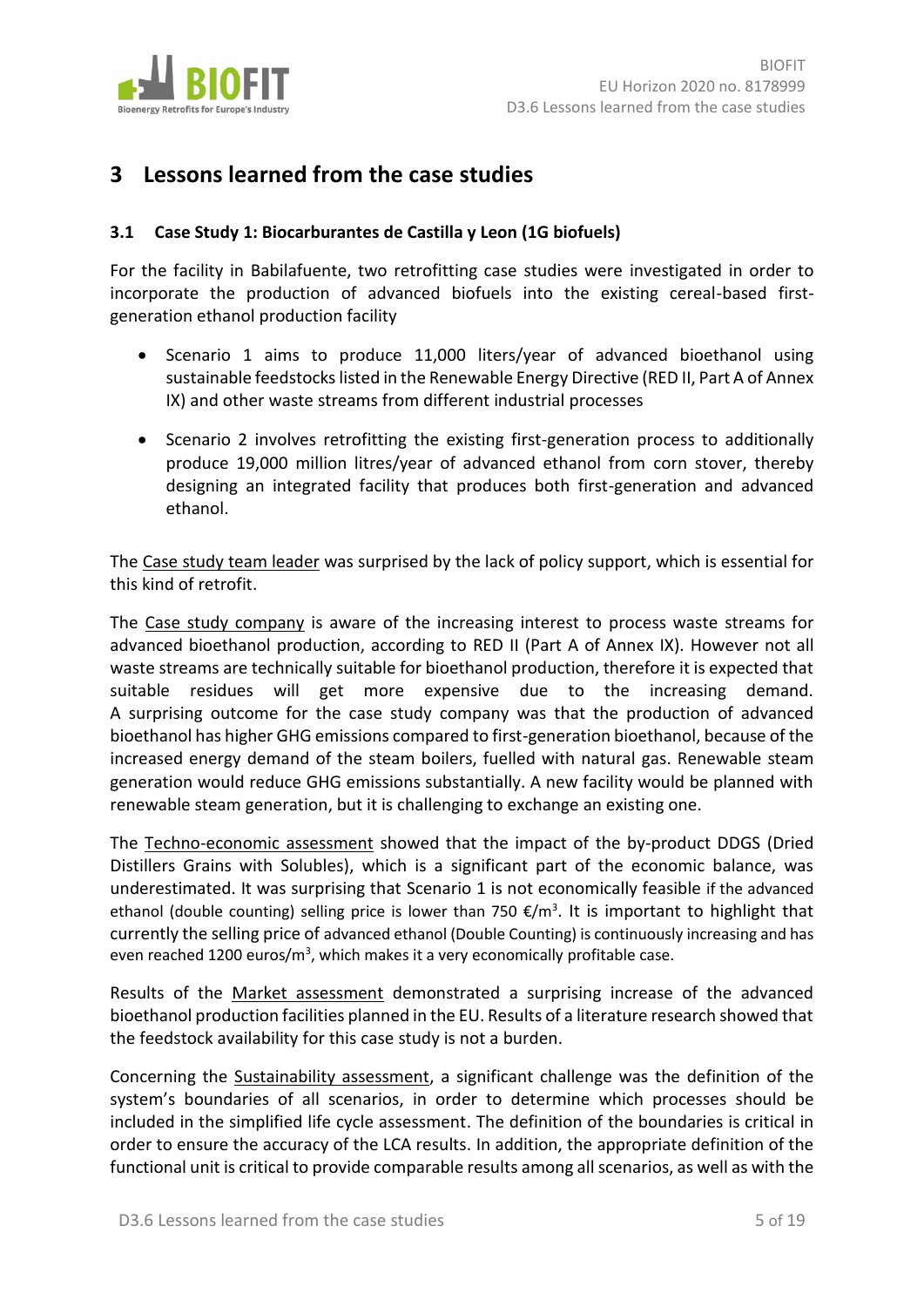

fuel comparators provided by RED II. Another demanding step was the allocation procedures for co-products in the simplified LCA analysis.

Results of the sustainability assessment showed that natural gas consumption is responsible for the most significant share of GHG emissions. The most surprising result in Scenario 2 was the fact that the environmental benefits from the utilization of waste as feedstock (i.e. industrial waste, wine alcohol and corn stover), reversed from the increased demand for energy consumption in the process

### <span id="page-5-0"></span>**3.2 Case Study 2: Swedish Biofuels (1G biofuels)**

This case study identifies the benefits of the integration of an alcohol to jet (ATJ) process into an existing 1G ethanol plant from a technical, economic, and environmental perspective. The retrofit of a current maize-based bioethanol plant was studied using Swedish Biofuels ATJ (SB ATJ) technology to produce a sustainable aviation fuel (SAF), namely synthetic paraffinic kerosene with aromatics (ATJ-SKA).

It was found that the combination of SB ATJ with current ethanol production has synergies when waste from the production of ethanol, fusel oils, and hydrated ethanol can be processed, without the need of dewatering in molecular sieves. Further synergies can result from heat and power integration, but would require significant changes in the existing ethanol plant and were not studied in detail.

Furthermore, it was discussed that by using SB ATJ technology, the CO<sub>2</sub>, produced at the fermentation stage of the current ethanol plant, and green hydrogen can be used as an additional feedstock to ethanol. This will increase the feedstock for fuel production, reduce the land used for biomass production, increase the GHG emissions reductions and potentially even lead to negative carbon emissions. The use of hydrogen and  $CO<sub>2</sub>$  was not part of the current study as there is no green electricity available at the ethanol plant site for the production of hydrogen.

The Techno-economic assessment concluded that in this case study the revenue is much higher than the investment, but there are a number of risks. In particular, the sensitivity analysis showed that small changes in feedstock costs may have a strong effect on the economic feasibility of the retrofit.

Results of the Market assessment evidenced the ambitious plans for use of sustainable aviation fuels, e.g. from European and national authorities as well as ICAO (International Council of Aviation Organization), highlighting the direction of the market development. Feedstock-wise, a significant increase of advanced bioethanol production facilities is planned in the EU. Accordingly, a literature research showed that the feedstock availability for this case study is not a burden.

The Sustainability Assessment showed that the ATJ plant is  $CO<sub>2</sub>$  neutral but the current ethanol plant is severely affected by the unavailability of sustainable power for the production process, namely electricity and natural gas. A transition from fossil to sustainable heat and power on the national level will contribute to a significant improvement of GHG emissions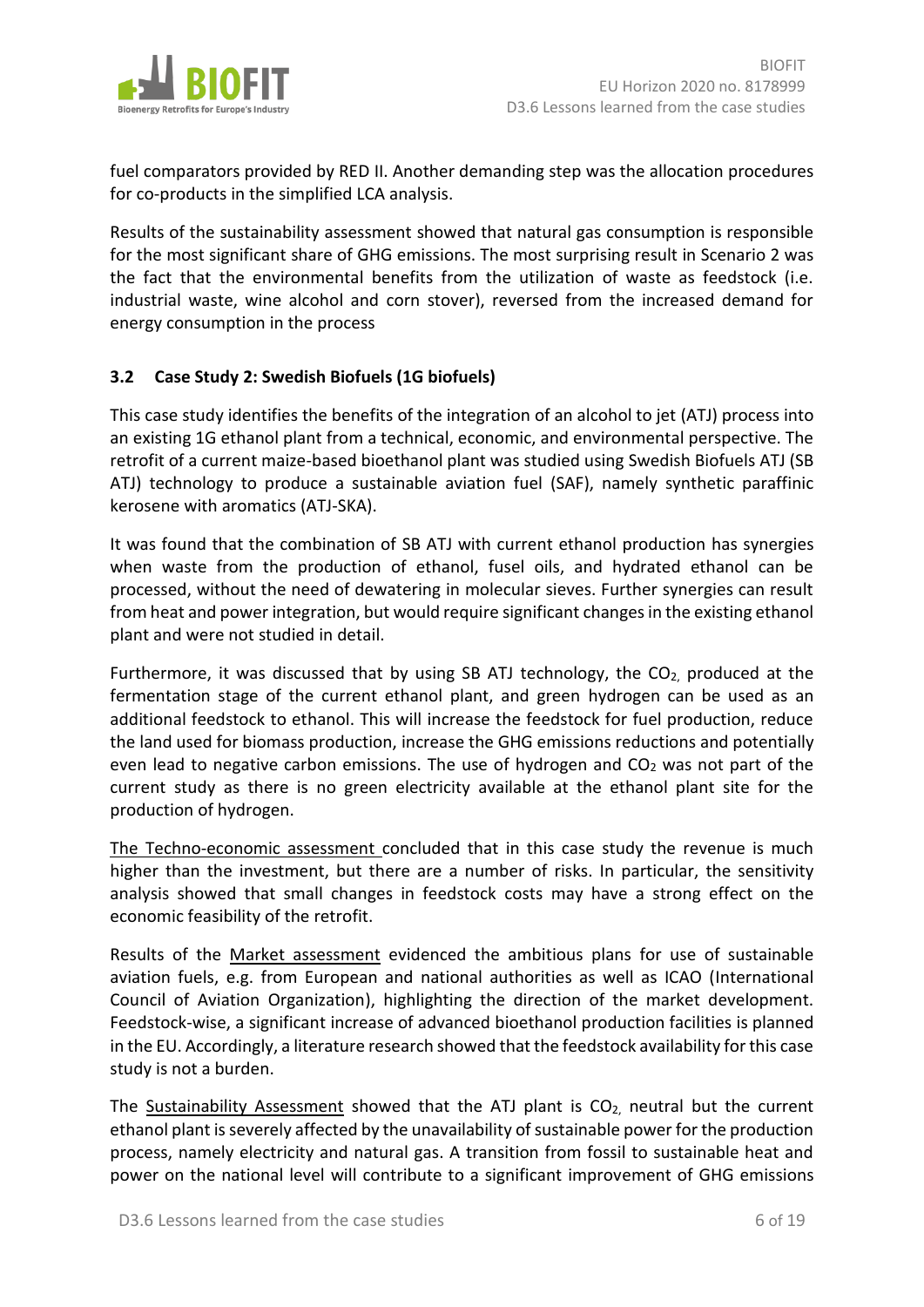

savings from the current ethanol plant. A finding was the importance of using renewable energy both in the ethanol production and in the ATJ process. It was shown that, with future electricity generation mixes with an increased proportion of renewables, significant GHG mitigation, up to 67% as compared to conventional fossil fuels, can be reached. With further improvements of replacing the natural gas with a sustainable alternative for the current ethanol production, e.g. producing steam from renewable energy, GHG emission reductions of  $\sim$ 95% can be achieved.

The comparison of the retrofit to stand alone ATJ plant showed that the retrofit of the existing ethanol facility with the ATJ process exhibits  $\sim$ 4% higher GHG emissions savings than the stand-alone ATJ-SKA plant. Based on the results of this study the recommendation is made to encourage a retrofit of existing ethanol productions with ATJ processes to accelerate the availability of the SAF volumes on the European market.

## <span id="page-6-0"></span>**3.3 Case Study 3: AustroCel Hallein (Pulp & paper)**

This case study focussed on the fermentation of sulphite spent liquor from the pulp production facility in Hallein. The retrofit aims at the production of 30 million litres of advanced bioethanol per year. The advanced bioethanol production plant has been built and is already operating. The investment volume was about 40 million euros.

The Case study company stated that the retrofit was difficult due to the technological limitations of the existing facility. The main process (pulp production) sets the boundary conditions, which cannot be changed for a by-product. This situation is limiting for bioethanol production, which would require a more flexible plant design. The main technical challenges were:

- The integration of bioethanol production into the chemical cycle
- The careful treatment of the chemicals.
- The variable quality of brown liquor

The construction of a greenfield plant would have been easier from a technology point of view, but a greenfield plant was not a business case. For the investors, off-take agreements were needed. The political framework was not finalized, which lead to uncertainties and caused difficult discussions between stakeholders about prices and volumes. The uncertain framework is seen as a major risk for the entire biofuels sector, in which secured investments are needed. Overall, there were several obstacles to stay in time and budget, but surprisingly it was possible, even during the pandemic.

The key results of the Market assessment were:

- There is an overcapacity for first generation bioethanol in the EU
- Advanced biofuel targets could be met in 2022 (0.2%) with the planned production capacity, but it is not sufficient for 2025 (1%)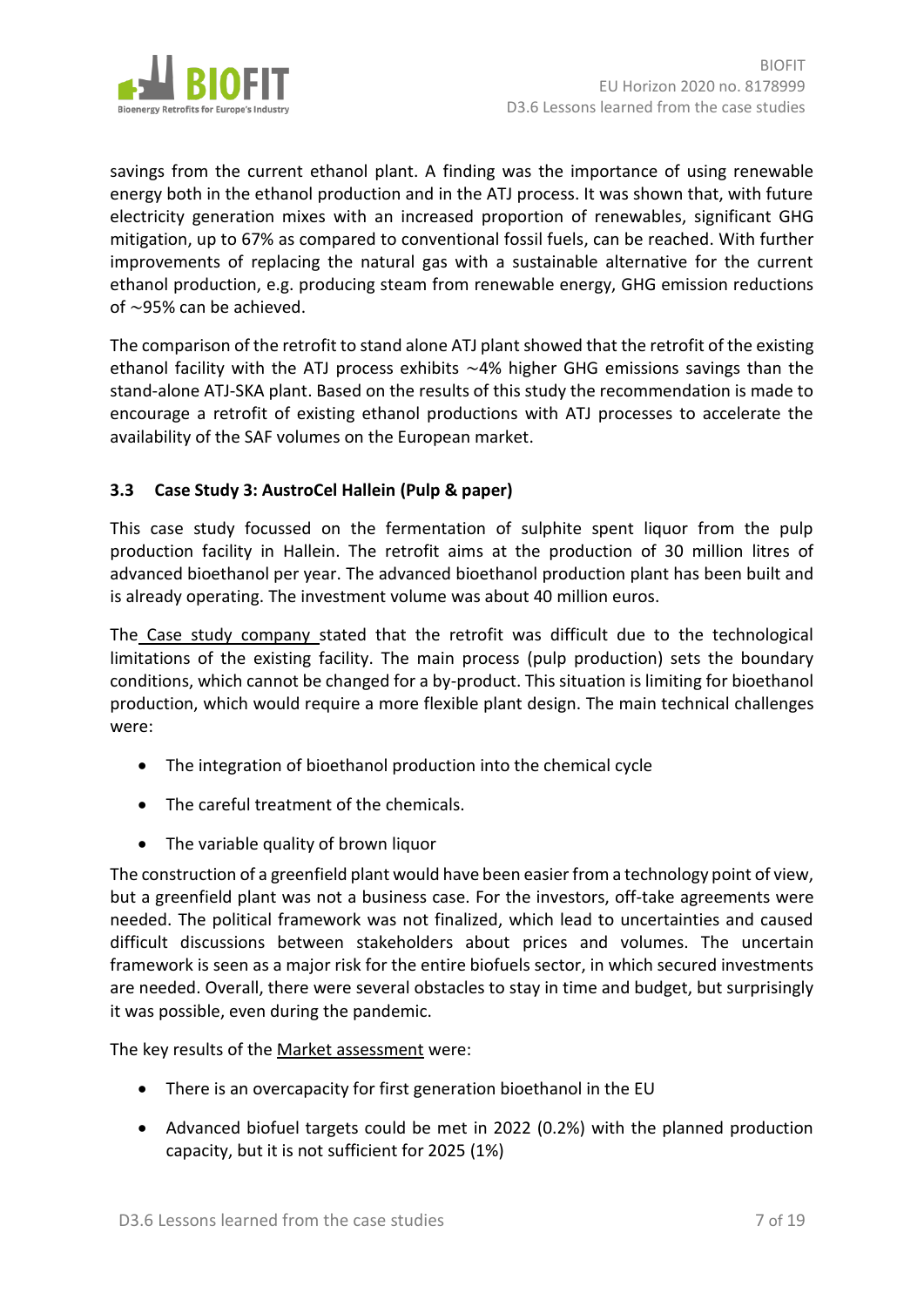

- Advanced bioethanol is needed since it is ready for the market and implementation of electric vehicles will be not fast enough to meet climate goals. If demand for ethanol is decreasing for passenger cars, it can be further processed to jet fuel and used as aviation fuel (alcohol to jet)
- Advanced bioethanol production costs are often presented in a low, medium and high scenario. Since AustroCel Hallein is using by-products from the own process, the low scenario is expected to be the most valid one.

A challenge of the Sustainability assessment was the definition of the system boundaries, due to the fact that in the baseline scenario the main product is dissolving pulp, whilst the retrofit one focuses on bioethanol. It was difficult to gather comparable data from databases and also ensure transparency of results when using relevant literature data. Two surprising results were the high contribution of natural gas for starting up the boiler and the impact of the brown liquor combustion on global warming potential.

## <span id="page-7-0"></span>**3.4 Case Study 4: C-Green (Pulp & paper)**

This case study focussed on the hydrothermal carbonization (HTC) of pulp mill wastewater sludge with the C-Green's innovative OxyPower HTC technology at a pulp mill for sludge disposal and production of HTC biocoal. Currently, the sludge from pulp and paper mill's wastewater treatment plant is disposed by incinerating it in the recovery boiler, which produces heat and electricity. In the suggested retrofit, C-Green's OxyPower HTC Technology is used to treat the wastewater sludge. As a retrofit product, 2,700 tons of dry HTC biocoal/a will be produced with heat value of 10,900 MWh.

The Case study team leader reported that this case study is uneconomic. However, if for example the limit of the recovery boiler would be stretched to maximum production, the case could look different and would be more profitable. This option will be added in the case study report out of interest.

The case study company, operating the pulp mill, was not surprised by the negative numbers, as the plant is already quite efficient and therefore hard to compete with. However, the company was happy to learn about the HTC biocoal technology and the expected effects of its implementation in the mill. Instead of retrofits, it could be considered for newly built plants if market demand for the product grows.

Using sludge from other industries, which is more challenging to incinerate and more costly to dispose, could be an interesting opportunity for some other companies.

The most challenging aspect of the Techno-economic assessment was that the gained OPEX was not sufficient for the CAPEX. One explanation is that sludge treatment at the plant is already quite optimized. When the existing system is already optimized, big investments would be necessary in order to obtain a benefit.

The Market assessment and the analysis of the legal aspects were very challenging to carry out, because there was no market for this product so far. However, some potential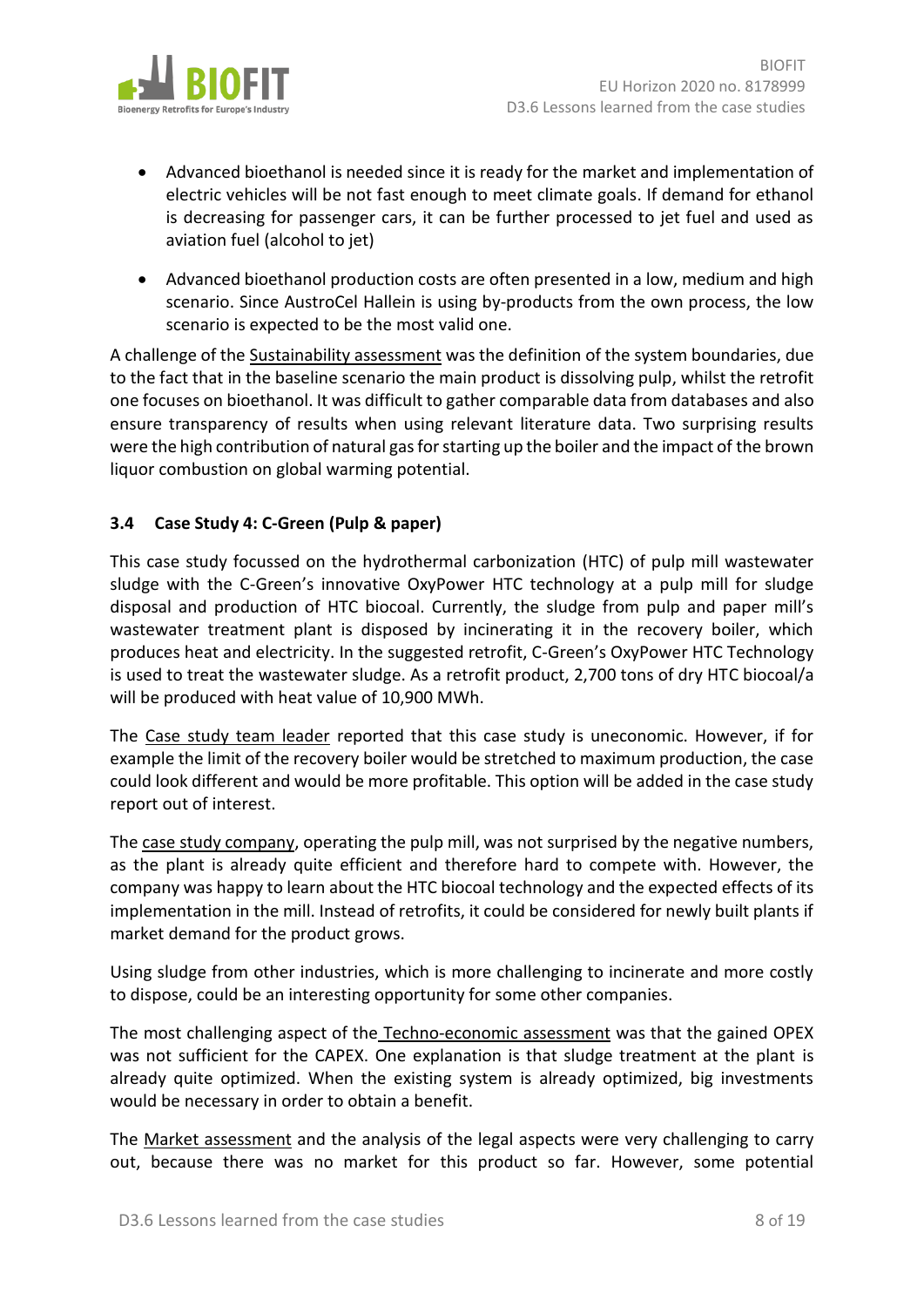

applications were identified, such as the use of HTC biocoal as solid fuel or for soil improvement.

The main issue of the Sustainability assessment was the definition of boundaries. It was a tricky case study, since the baseline scenario was already environmentally friendly. Biogenic emissions from the end-users were not considered, since they were out of scope of the case study. Expanding the boundaries could be beneficial for environmental parameters.

### <span id="page-8-0"></span>**3.5 Case Study 5: Total (fossil refineries)**

This case study investigated the co-feeding of pyrolysis oil in the Fluid Catalytic Cracker (FCC) of a fossil refinery, for the production of second-generation (advanced) transportation fuels. Distributed production of pyrolysis oil can take place, followed by transport to a single location, such as a refinery. Advantages of this concept are that only limited new infrastructure needs to be build, namely the pyrolysis oil production plants. These are relatively small, can be constructed fast (in 1 year), and capital requirements are modest in comparison with the costs of a refinery. Retrofitting costs at the refinery are low. The whole value chain is financially viable and the resulting  $CO<sub>2</sub>$  emission reductions are substantial, and well above the RED II thresholds.

The Case study team leader reported that having a catalyst manufacturer involved in this case study would have made results more accurate, because manufacturers can provide a deeper insight on the effect of alkali metals on the activity of FCC catalyst. Moreover, large scale testing is required to validate results and promote the technology.

Another important remark is that before renewable gasoline will be accepted by the market a standard should be developed to quantify the renewable content of gasoline from coprocessing. This could be done according to the mass balance method of RED-II.

Downstream modifications on the product recovery section have not been part of this study and should be included in further assessments.

One of the advantages of this retrofit is that it is possible to switch back to 100% fossil fuel, if problems occur while co-processing. Only the investment costs in the refinery would be lost.

A challenge of the Techno-economic assessment was to apply the economic calculations to a subsection of a refinery, because the products of this subsection are further treated and are not directly sold. Consequently, it is difficult to assign a monetary value to such products. The key findings of the techno-economic assessment were:

- The importance of subsidies. Without subsidies the retrofit would not be possible, and the value of the subsidies have a huge impact.
- The economic risk involved. The large volumes of materials and products involved in the process result in a risk. A successful retrofit would lead to high profits, but if something goes wrong, the investment costs will be lost. These costs are modest for the refinery, but higher for the pyrolysis oil production plants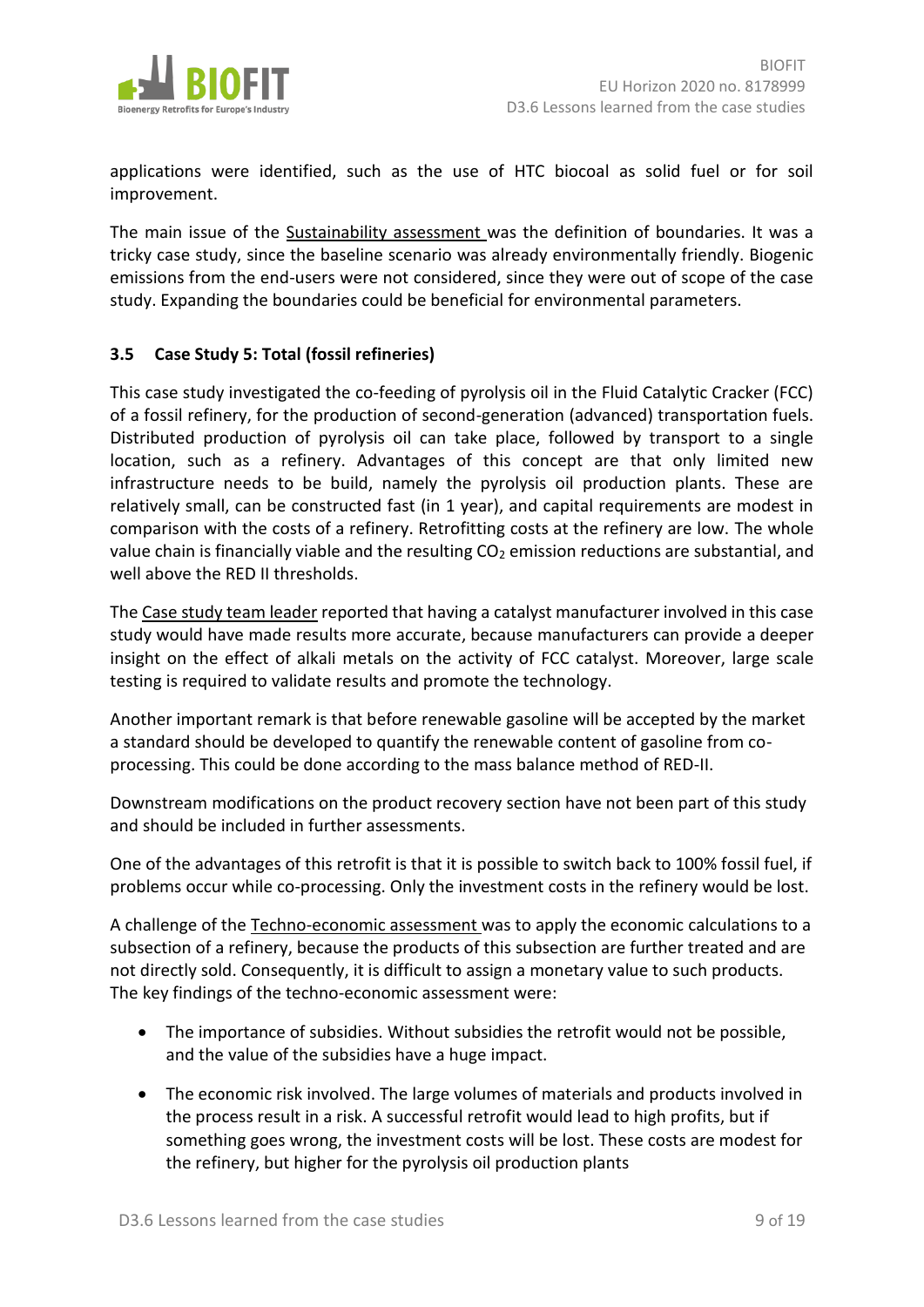

A challenging aspect of the Supply chain assessment was that, although there is data regarding the theoretical biomass availability and trade of biomass feedstocks in France, the actual available biomass for pyrolysis oil production and its quality was hard to estimate. Current utilization of biomass residues seems to be high and therefore entering the biomass market will likely result in competition, which makes the cost estimates also hard. In order to estimate the current utilization of the selected biomass feedstocks it would have been helpful to consult a local expert on the biomass market around the refinery (national partner). Moreover, contacts with biomass suppliers regarding actual availability and costs would be needed.

A key finding was that the legal framework regarding co-processing is quite different among EU Member States, and in France legal framework is really favourable.

In the Sustainability assessment, several challenges were encountered:

- The definition of the system's boundaries of both the baseline and retrofit scenario: The system's boundaries determine which processes will be included in the simplified life cycle assessment, thus, the definition of the boundaries is critical in order to ensure the accuracy of the LCA results.
- The lack of data regarding the baseline scenario. Gathering background inventory data from either databases or from similar case studies reported in the relevant literature was a demanding step in the simplified LCA analysis, which was based on a comprehensive literature review. Validation of the calculations was necessary in order to ensure the transparency of the case study findings.
- The appropriate definition of the functional unit so as to provide comparable results between the baseline and retrofit scenario, as well as, with the fuel comparators provided by RED II.
- The allocation procedures for co-products in the simplified LCA analysis.

Regarding the results of the Sustainability assessment, the main lessons learned are summarized as follows:

- The substitution of 5% of VGO (Vacuum Gas Oil) with fast pyrolysis bio-oil results in replacement of high-GHG feedstock with renewable (low-GHG) feedstock and therefore, in improved GHG emissions performance.
- The selection of the location for the pyrolysis oil production plants is not an important factor from an environmental perspective.
- The fuel use stage is responsible for the majority of GHG emissions (about 75% of the total life cycle emissions). It is imperative, therefore, to investigate the whole life cycle of vehicle fuels in order to quantify their actual environmental performance.
- A surprising result was the significant, environmental-wise adverse impacts associated with the production stage of the VGO fuel from the crude oil distillation process.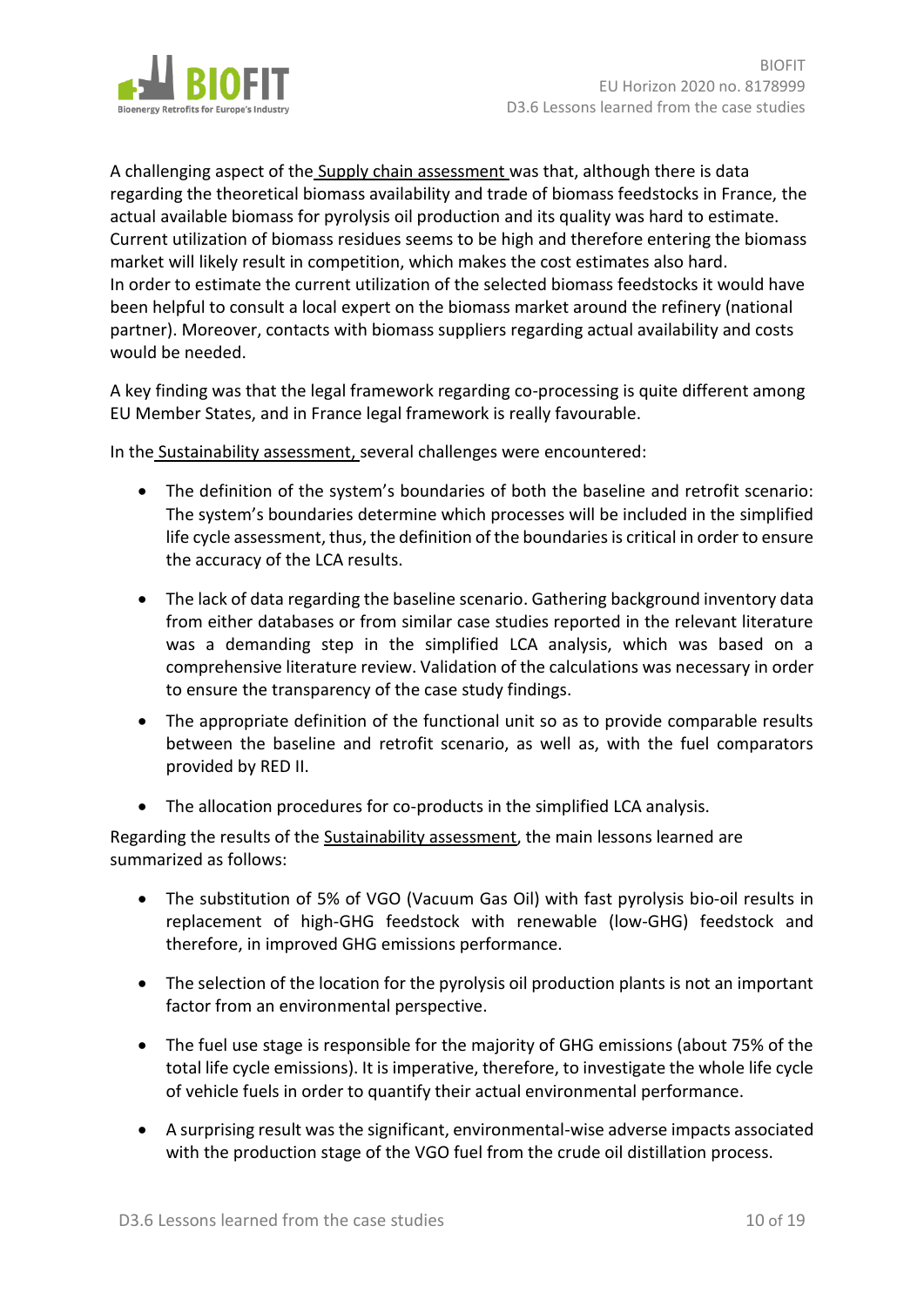

## <span id="page-10-0"></span>**3.6 Case Study 6: Hellenic Petroleum (fossil refineries)**

This case study investigated the co-processing of UCO (Used Cooking Oil) along with conventional straight run LGO (Light Gas Oil) into an existing Diesel Hydrotreater Unit at Hellenic Petroleum (HELPE)'s Thessaloniki refinery in Northern Greece. The unit is currently used to desulfurize the LGO stream coming from the CDU (Crude Distillation Unit) stripper column. UCO will consist of 5% volume of the processing mixture. As a result, an annual production of 22,000 tonnes HVO (Hydrotreated Vegetable Oil) is expected, which will be an integral part of the final diesel product. HVO is characterized as a premium "drop-in fuel" that can replace diesel without modifications to existing refuelling systems and/or vehicles.

A key aspect identified in the Technical Description was the UCO quality. UCO collected from various sources (consumers, businesses) will not have a stable quality. Currently there are no specifications for the quality of UCO in place.

In the Technical Description, it was a challenge to compare the retrofit case for HELPE refinery to a grassroot plant of same capacity since it is on a small scale compared to others. Specifically, the case study examined the production of 22 ktpa HVO when other grassroot refineries produce HVO in the range of hundreds of ktpa.

The Case study company reported that UCO co-processing is an important aspect of the market strategy. The retrofit activity strengthens the market position of the company aiming to be in line with the EU regulation regarding the energy transition goals, the share of biofuel consumption in the transport sector and the emission savings set by RED II. The retrofit is considered as a small-scale project and was not a CAPEX intensive action. This retrofit acts as a first step for other activities in which additional volumes of biocomponents can be used as feedstock within the refinery premises. At present the company investigates the implementation of up to 10% UCO co-processing in the refinery of Thessaloniki, in line with max cap UCO usage of 1.7% on energy content for the domestic market.

In the Techno-economic assessment, it was found that green premium is a key aspect. Without a higher price for biofuels, the entire retrofit becomes uneconomical. From an assessment point of view, fixing the price of UCO and the price of LAGO was challenging. The price of UCO is challenging since it depends on specific contracting. The price of green LAGO product is challenging since it is not a final product. Moreover, it highly depends on the green premium that can be obtained.

The key aspects of the Supply chain assessment are the security of supply and price volatilities of UCO. Increased UCOME and HVO production in Europe and countries, exporting UCO to Europe, could lead to decreased availability. Another key aspect is the uncertain legal framework, such es the current amendment of the RED-II. A surprising result was the strong expected growth of the UCOME and UCO-based HVO market in the next years and the resulting uncertainties regarding UCO supply and price. A major challenge of the Supply chain assessment was to find recent UCO prices, since UCO is a negotiable commodity between buyers and sellers and therefore not public. A significant challenge was also to find available data about the collectible and collected UCO in Greece since the collection system is not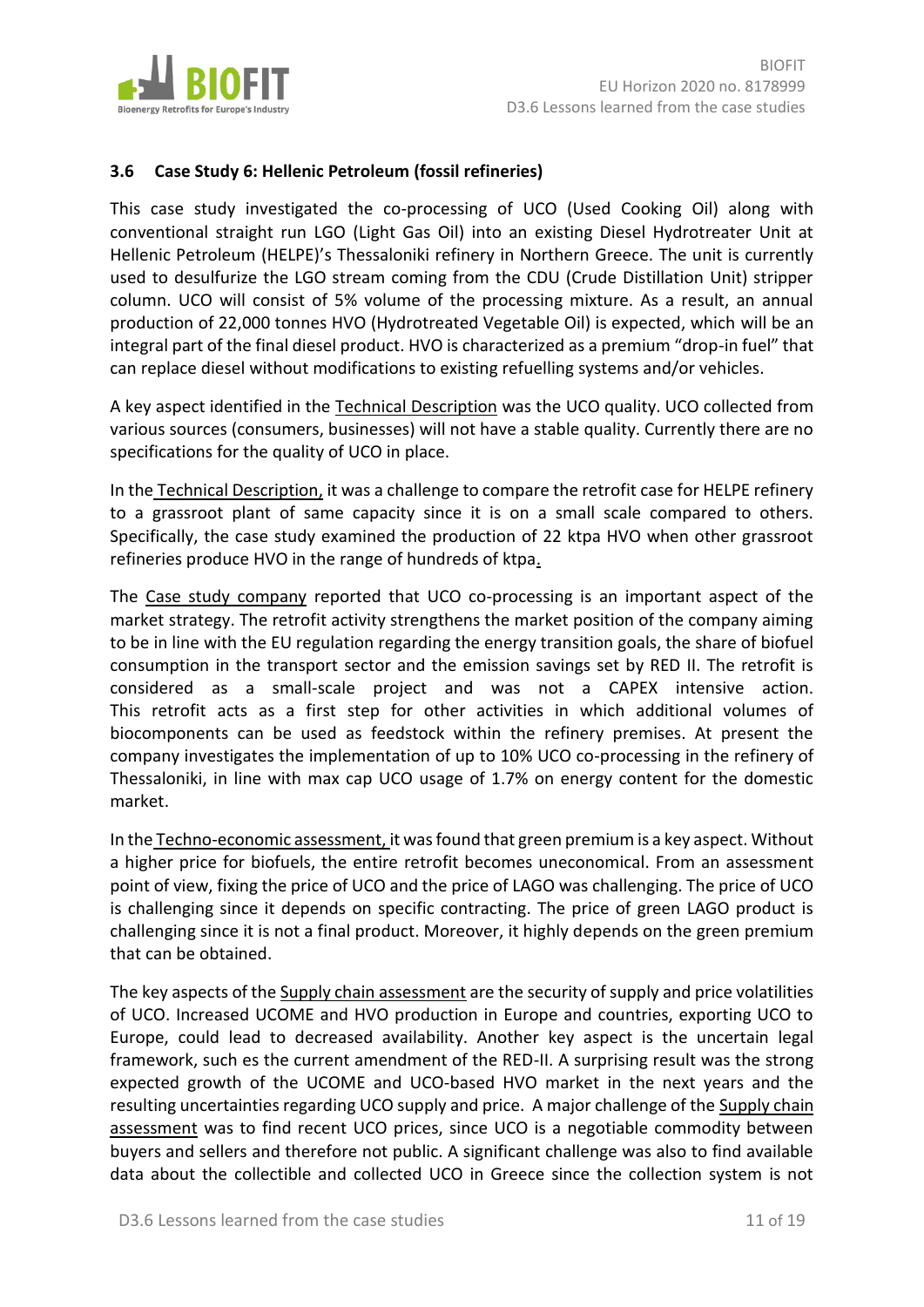

regulated and developed yet. Another challenge was to find accurate data for UCO collection, as most values are based on multipliers, or outdated.

Similar to the TOTAL case study two significant challenging aspects of the Environmental assessment were the definition of (i) the functional unit and (ii) the system's boundaries of both the baseline and retrofit scenario. Moreover, it was found difficult to gather background inventory data for modelling some processes in both retrofit (e.g., naphtha reforming process) and alternative scenario.

The key findings of the Environmental assessment are summarized as follows:

- The substitution of 5% of LAGO with treated UCO shows positive results towards decreasing the overall GHG emissions.
- The selection of the location of the waste UCO collection centres in a transport radius of 1500 km – is not an important factor from an environmental perspective.
- The fuel use stage is responsible for significant GHG emissions (>69% of the total life cycle emissions). It is imperative, therefore, to investigate the whole life cycle of vehicle fuels in order to quantify their actual environmental performance.
- High emissions savings (about 86%) are associated with the construction of a newly refining unit using 100% UCO as feedstock; thus, further research is required related to the application of clean fuel production processes. However, due to max cap on UCO usage imposed by RED II legislation, alternative sources of biogenic feedstock will have to be considered.

## <span id="page-11-0"></span>**3.7 Case study 7 and 9: EPBiH in Tuzla and Kakanj (fossil firing power, CHP)**

Two case studies were located in Bosnia and Herzegovina. The two plants to be retrofitted belong to the same company (Elektroprivreda BiH).

- Biomass co-firing was investigated in the coal-fired power plant in Tuzla. The proposed technology is direct co-firing in the existing pulverized fuel boiler (Unit 6, with 223 MWe, currently upgraded to 226.5 MWe / 220 MWth for the local DH system), therefore biomass will be combusted in the same furnace as coal. A new biomass feeding / milling system, connected with dedicated biomass burners is foreseen as an option for higher biomass cofiring rate. A wide range of local biomass (sawdust, forest residues, agricultural residues, energy crops grown in reclaimed mining areas, etc.) and waste (RDF) sources have been considered, with the aim to substitute up to 15 % (mass basis) of the brown coal currently used as fuel in this power plant.
- In the Kakanj thermal power plant, the full biomass repowering of Unit 5 (currently 118 MWe) was investigated. Apart from providing electricity for the grid, the unit also supplies heat to a local district heating network. The retrofit focussed on the conversion of the existing pulverized fuel boiler to a Bubbling Fluidized Bed (BFB) boiler. The conversion will allow the plant to process a wide range of locally available biomass feedstocks (e.g.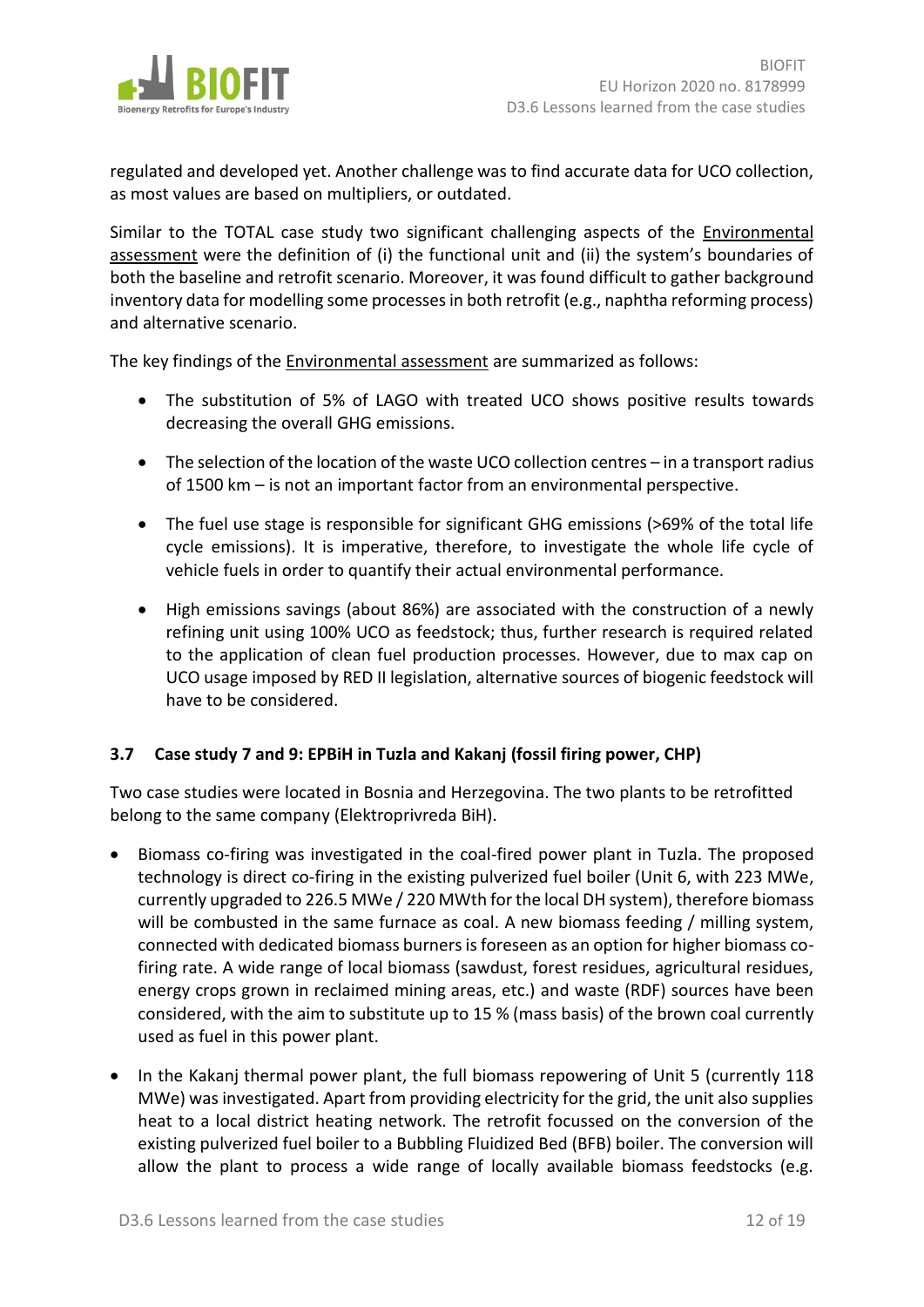

sawdust, forest residues, etc.) with minimal pre-processing; some small quantities of RDF could also be considered as a co-firing fuel. A boiler derating is expected and the maximum electrical output of the unit would fall to around 69 MWe (net).

Based on results of the performed cost benefit analysis and environmental impact assessment, the Case study company has declared the BIOFIT projects to be promising opportunities for sustainable operation of their CHP plants in long-term view and particularly during the transition period, contributing to the carbon emission cut significantly.

The Case study company stated that the strict criteria of the RED II will be a real challenge for the investigated conversion projects. National derogations related to RED II implementation in BiH (referred to the required net electrical efficiency of biomass power plants) have been proposed in order to be able to implement solutions that are expected to have a positive impact related to reduction of GHG emissions, while increasing renewable energy production.

The Case study team leader reported that the heat supply component of such plants provides a very important local service, even if it is not high efficiency CHP generation. The fact that this case is not considered by RED II is a complication that puts additional requirements on the operators. It was initially surprising that the full conversion case Kakanj was more economically promising compared to co-firing at Tuzla, but eventually this was attributed to the effects of the carbon pricing scheme. The big difference between CAPEX required for conversion and CAPEX required for a green field biomass option is surprising and highlight the value of a retrofit. Most challenging are the biomass market developments and the policy side. For the technical problems, solutions can be found.

In the Supply chain assessment, the lack of data and the discrepancies between sources were challenging. It was good to get assumptions from the case study company and the Bosnian national biomass association to realistically assess the Bosnian biomass market. Theoretical biomass potential in Bosnia and Herzegovina is really high and if the framework conditions would become more supportive (supportive legal framework, improved forest management practice etc.), the biomass markets could grow substantially.

Regarding the Techno-economic assessment, both cases were evaluated with the assumption that the electricity production will be compensated with market prices. The economic feasibility is sensitive to the number of operating hours of the units, meaning that a lack of biomass for operating them has a big impact. However, the low-cost difference between the fuels and the current trends in the electricity prices make the Kakanj conversion case an attractive option.

For Tuzla, it is perhaps surprising that the co-firing operation does not lead to very promising results, but this is due to two main reasons. The first is that a quite elaborate, high CAPEX solution for co-firing is implemented. It is suggested that the possibilities of implementing co-firing with simpler technical arrangements is verified through a series of co-firing trial at the plant. The second and main reason is that carbon pricing for coal is only gradually implemented by EPBiH. Therefore, even if small, the expected cost difference between coal and biomass, is not sufficiently covered by the cost savings achieved through the reduction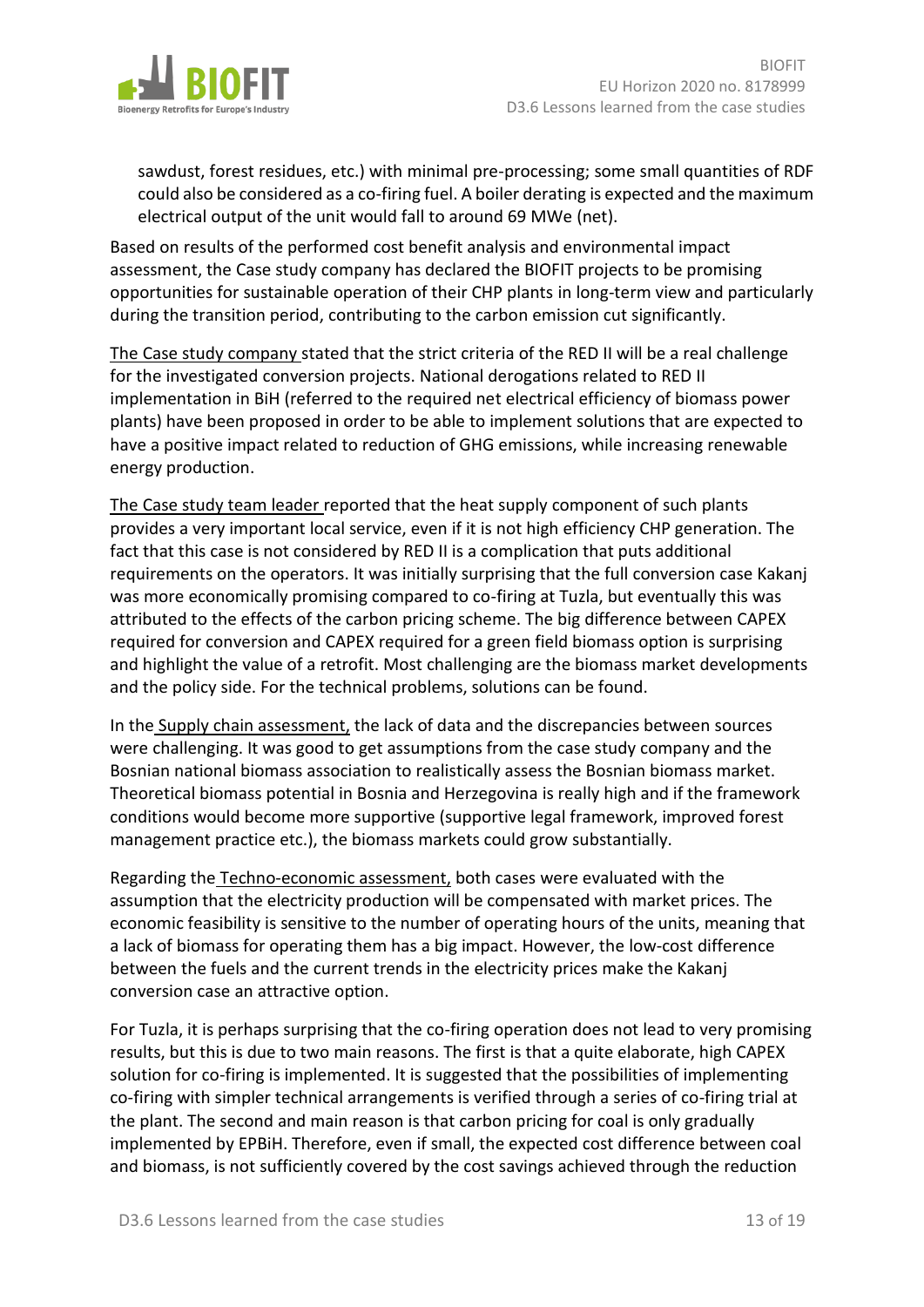

of CO<sup>2</sup> emissions. Otherwise, further optimization of the biomass co-firing rate and accompanied CAPEX requirements might bring the project to positive economic parameters.

Concerning the Sustainability assessment, there were no significant challenges. The key aspect of the environmental assessment was the heating value of the biomass and its effect on the biomass demand and diesel consumption required for the road transport of biomass. Due to the local biomass sourcing, the short distances of the supply chains and the minimal pre-processing, the GHG savings for both cases were calculated to be very high and well above the RED II threshold. The key issue is that both units do not meet the requirements of RED II regarding electricity production from biomass at that scale of fuel thermal input: neither can be considered as a high efficiency CHP unit while the net electrical efficiency is below 36 %. In addition, for Tuzla 6, coal will continue to be the main fuel input, which is a scenario not supported by RED II.

## <span id="page-13-0"></span>**3.8 Case study 8: EP Produzione (fossil firing power)**

The Fiume Santo power plant, located on the Italian island of Sardinia, consists of two operating coal-fired units, each unit has a gross capacity of 320 MWe. The total net capacity of the plant is 599 MWe. The suggested retrofit foresees a 100% conversion of Unit 4 from coal to industrial (white) wood pellets, supplemented by small shares of locally sourced wood chips.

The case study company highlighted that the conversion is heavily dependent on the overall policy developments on the EU level, as well as on the support of the Italian government. The current proposal for RED III excludes power-only plants using forest biomass from receiving support (with a few exceptions, not applicable for Fiume Santo). Unless the situation is clarified, it is highly unlikely that the conversion will be implemented.

The case study team leader indicates that the biomass conversion is a technically feasible option. A converted Fiume Santo could play an important role in the support of the Sardinian electricity grid in the years between the coal phase-out in Italy and the development of stronger interconnections with the mainland and wider deployment of renewable energy production and storage systems on Sardinia. In the short term, the alternative to the dispatchable, renewable electricity provided by a converted Fiume Santo could only come from a new natural gas power plant, which is still a fossil-based solution.

When conducting the supply chain assessment, future sustainable biomass availability was considered as main uncertainty considering a great industrial biomass uptake. However, growing pellets production capacities and currently unused biomass potentials indicate that the biomass availability will continue to be high in the future. Generally, it seems that the policy framework and the support schemes are key limiting factors rather than an expected future lack of wood pellets in the industrial market. Even though current market conditions might make power generation from wood pellets more competitive compared to natural gas or coal, a viable biomass conversion of the Fiume Santo power plan would require a stable policy support mechanism, such as a Feed-in Tariff (FIT) scheme.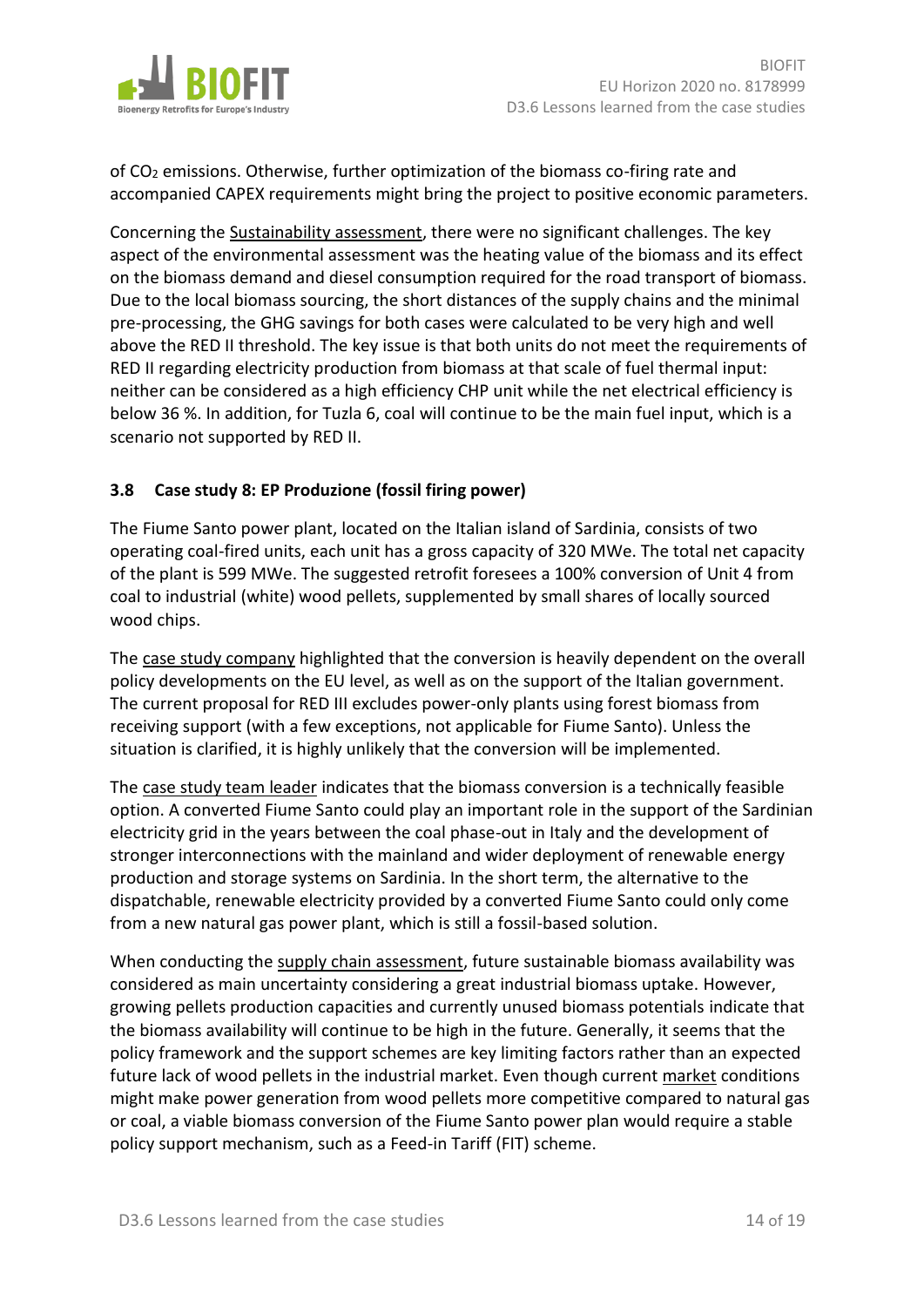

Regarding the techno-economic assessment, the economic calculations for the Fiume Santo case study were rather straightforward. The cashflow was based on cash in- and outflow of the retrofit whereby it was not necessary to compare the economic performance with the current coal-fired operations. The retrofit can be economically feasible when a bio-power premium is applied and provided that a minimum level of operating hours every year are met. However, the retrofit is sensitive to variations in pellet prices and cannot be economically implemented if the premium is set at low levels. Renumeration from the capacity market is expected to have a smaller, but important role in making the conversion project profitable.

The challenges regarding the sustainability assessment were the definition of different wood pellet sourcing options from different exporting countries. The key aspect of the environmental assessment was the fact that the unit operation of the Fiume Santo plant is in line with the RED II requirements about the minimum net electrical efficiency level of 36%; therefore, the GHG emissions calculated compared to RED II comparator. The key export result was the fact that the overall GHG emission savings from most of the cases investigated in the retrofit scenario were above the current RED II threshold (70 %) about the electricity generation from biomass feedstock and even above the threshold currently included in the proposal for RED III (80 %) under the Fit-for-55 package.

The main barrier for implementing the Fiume Santo biomass conversion is the uncertainty regarding policy developments. The proposal for the amendment of REDII published in June 2021<sup>1</sup> states that from 2026 on Member States should discontinue support for electricity-only plants, unless the installations are in regions with a specific use status as regards their transition away from fossil fuels or if the installations use carbon capture and storage. Since the local area has not been included in the list of "Just Transition" regions and plans for BECSS (bioenergy carbon capture and storage) are not mature enough, the conversion project has effectively "frozen". In order to proceed, the planned amendment of REDII should introduce other exceptions, e.g. cases for which there is no commercial demand for heat, extension of support to non-cohesion regions.

# <span id="page-14-0"></span>**3.9 Case Study 10: Sölvesborg Energi och Vatten (CHP)**

In this case study the utilization of bio-oil in the existing central heating boilers of Sölvesborgs Energi och Vatten in Sölvesborg, Sweden, wasinvestigated. The heating boilers have a capacity of 16 MW in total. The main objective was to investigate the possibilities and prerequisites for converting from fossil oil to light or heavy bio-oil.

The Case study team leader stated that, since this case study is quite uncomplicated, it would have been possible to be quicker and finish the assessments within about 6 months. It would have been more fruitful for the case study company, if the results would have been ready earlier.

 $\overline{a}$ 

<sup>1</sup> <https://eur-lex.europa.eu/legal-content/EN/TXT/HTML/?uri=CELEX:52021PC0557&from=EN>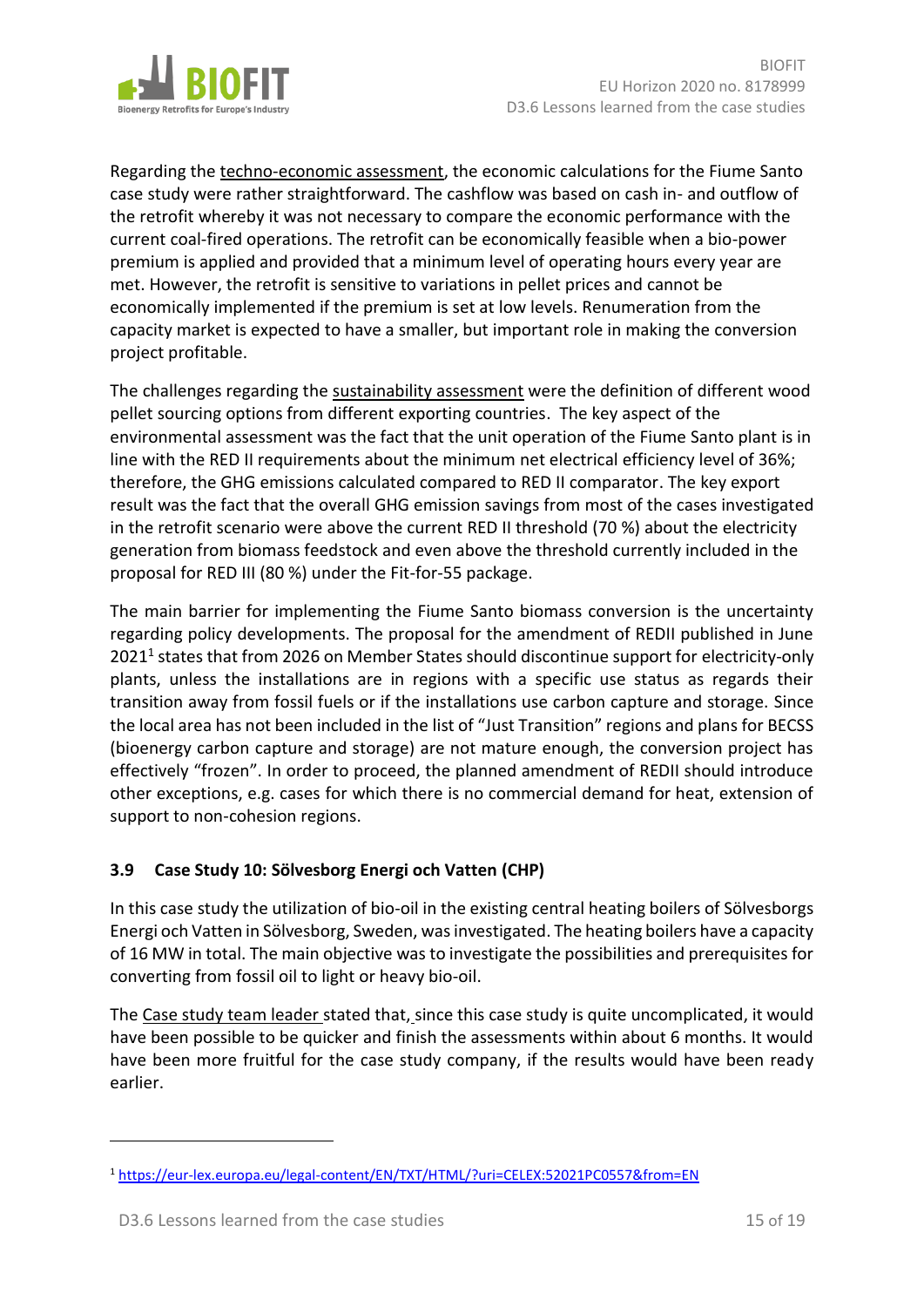

A surprise was that PM emissions could be a problem for retrofits such this in Sweden. The local politicians are scared in order to exceed PM emission limits, since the facility is placed at a school. It should be checked if retrofitting to biofuels is generally threatening for local politicians, or if it is just in this case.

The Case study company reported some lessons learned about the project management. It was essential to have a national partner (ESS), otherwise the Case study company wouldn´t have taken part in this project. The time between first meeting and final meeting took longer than expected and If a consultant would have been hired, the results would have been ready much faster. However, results wouldn´t have included the assessments from three different research companies, which was very appreciated.

For the Case study company, some uncertainties are still a concern for this investment: Currently, biofuels for heating have no tax in Sweden, but this could change and would therefore change the overall financial framework.

The key aspects of the Techno-economic assessment were the four different fuels, which all have a lower OPEX than the current (fossil) scenario. Due to that, there were only positive economic cases. The low retrofit costs for bio-oil were surprising.

A great advantage for the Supply chain assessment was the availability of national partners for the case study company, especially in order to get data regarding logistics and suppliers.

Regarding the Sustainability assessment, the great decrease of GHG emissions due to the retrofit was surprising. There were no major difficulties in this case study. The only challenges were to find relative data about the process, which is in line with literature, as to provide comparable data with the RED II and the investigated scenarios.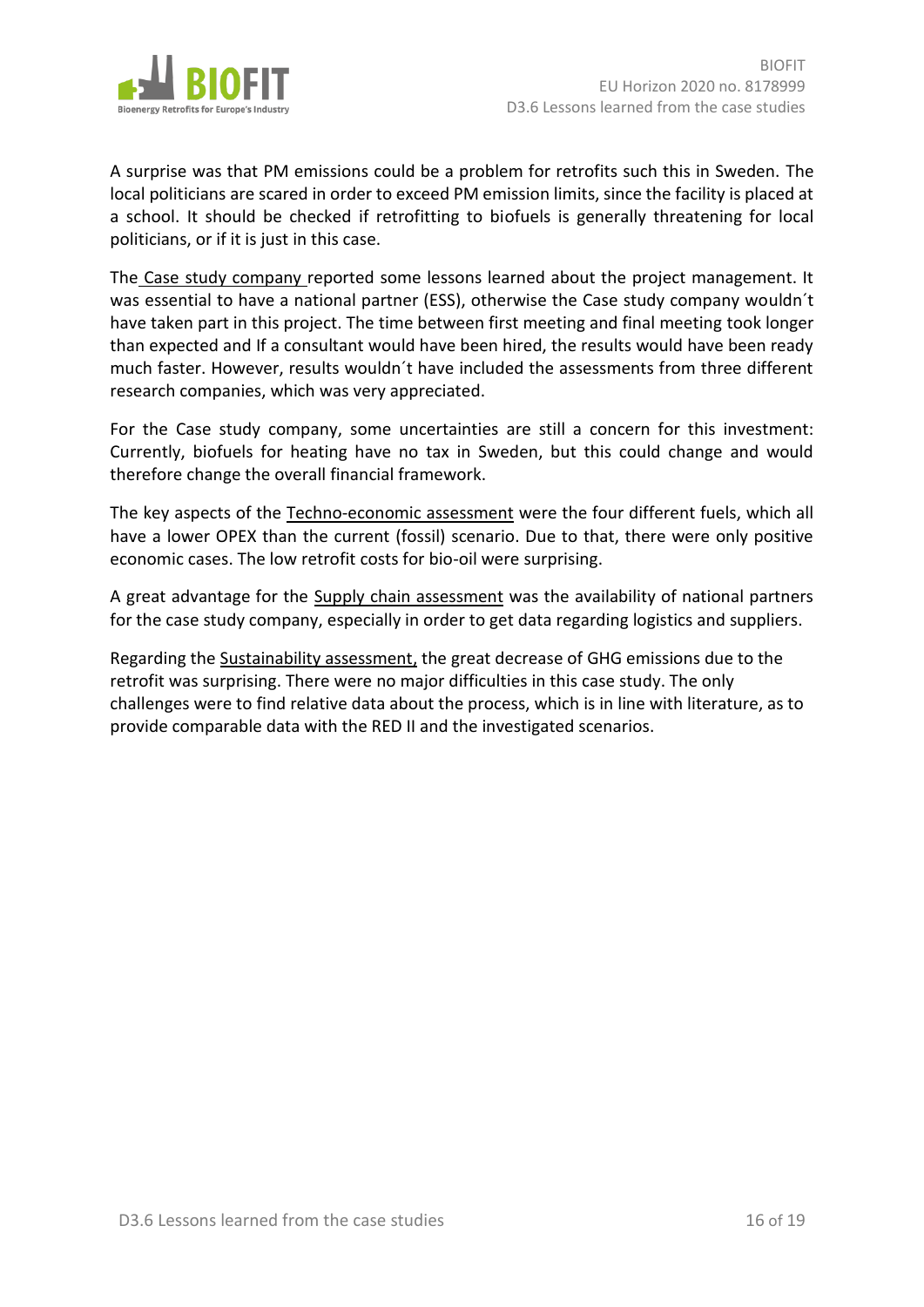

# <span id="page-16-0"></span>**4 Summary of lessons learned from all case studies**

Key issues to consider in a retrofit

#### **Where does the biomass come from?**

- Even if theoretical biomass potentials are known, the already existing use is difficult to estimate
- Detailed assessment of availability by contacting suppliers is necessary
- Increasing demand for certain waste streams and by-products will increase the price – long-term contracts can stabilize biomass prices
- Decentralized plants in rural areas provide easier access to (solid) biomass
- Liquid biomass (oils) is more efficient to transport than solid biomass

#### **Will the retrofit gain profits?**

- Retrofitting often results in lower capital expenditure (CAPEX), shorter lead times, faster implementation, lower production time losses and risks than setting up an entirely new facility
- New products may be difficult to sell
- A new product might not outweigh possibly reduced production of by-products
- If a plant is already quite optimized in using by-products, a retrofit may not be economic
- The price of biofuels is not competitive to fossil fuel prices support mechanisms are needed to fill this gap

#### **When is a retrofit technically feasible?**

- Integration into existing plants requires thought-out plant integration– the complexity should not be underestimated
- Production of the main product should not be changed and thus sets boundaries for amount and quality of side-streams used for the new product

#### **What about the legal framework?**

• Scale of planned production compared to regulated market has to be considered (upper limit for use of Annex IX part B feedstocks, targets for advanced biofuels)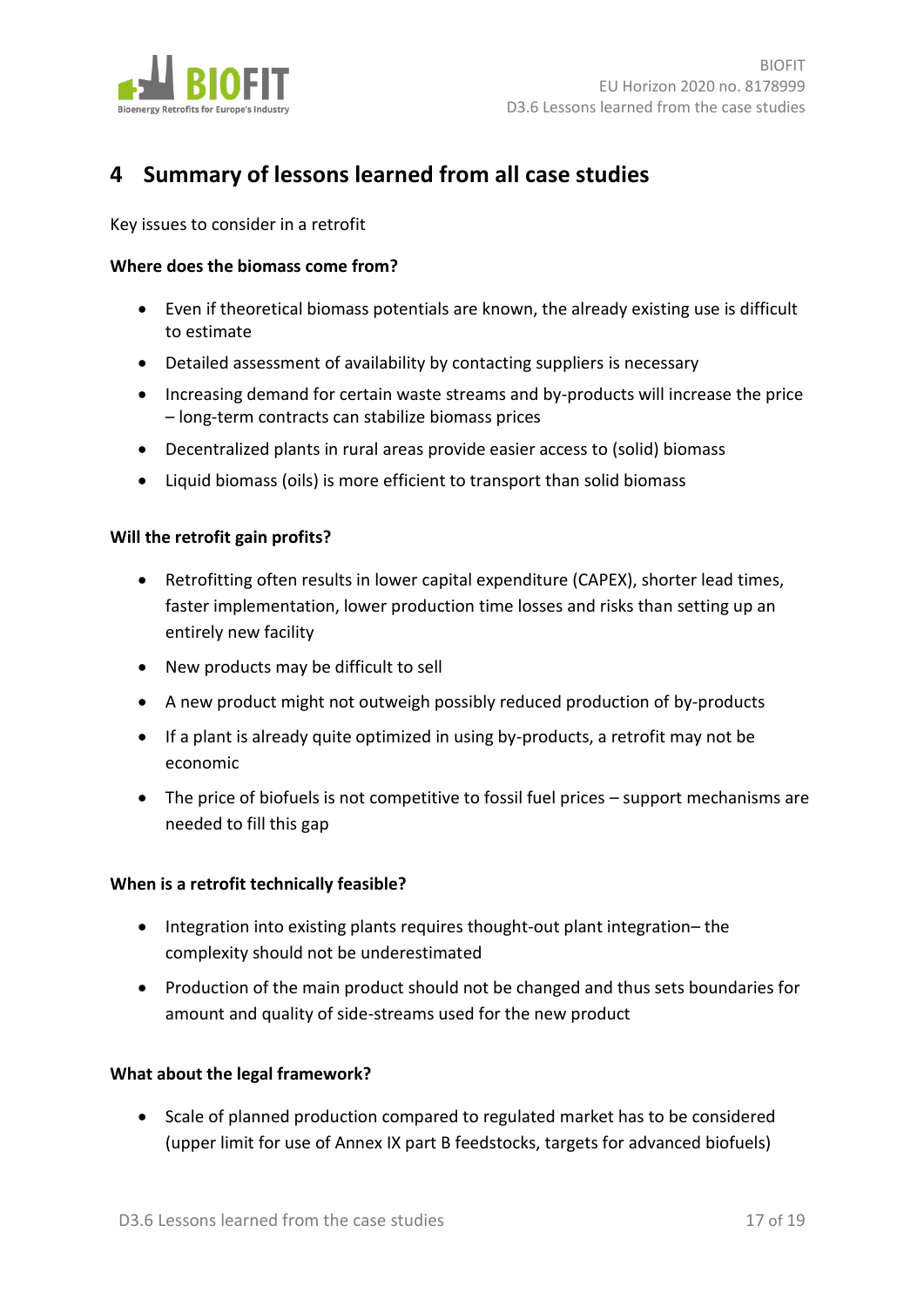

• National legislations across member states vary significantly despite being governed by RED II and can lead to different business opportunities

#### **Does the retrofit contribute to GHG emission reduction?**

- Using process CO2 or by-products enables high GHG emission savings
- Production of energy intensive products can lead to increased GHG emissions. To avoid this effect, process energy, especially for energy intensive production pathways, should be provided from renewable sources.

#### **What else to consider?**

- Local stakeholders should be involved from the beginning transparent communication is key
- A detailed analysis of all aspects is worthwhile

#### **In a nutshell**

Retrofitting is a great chance to optimize existing plants instead of building entire new ones. However, a successful retrofit requires thought-out planning and consideration of several key issues.